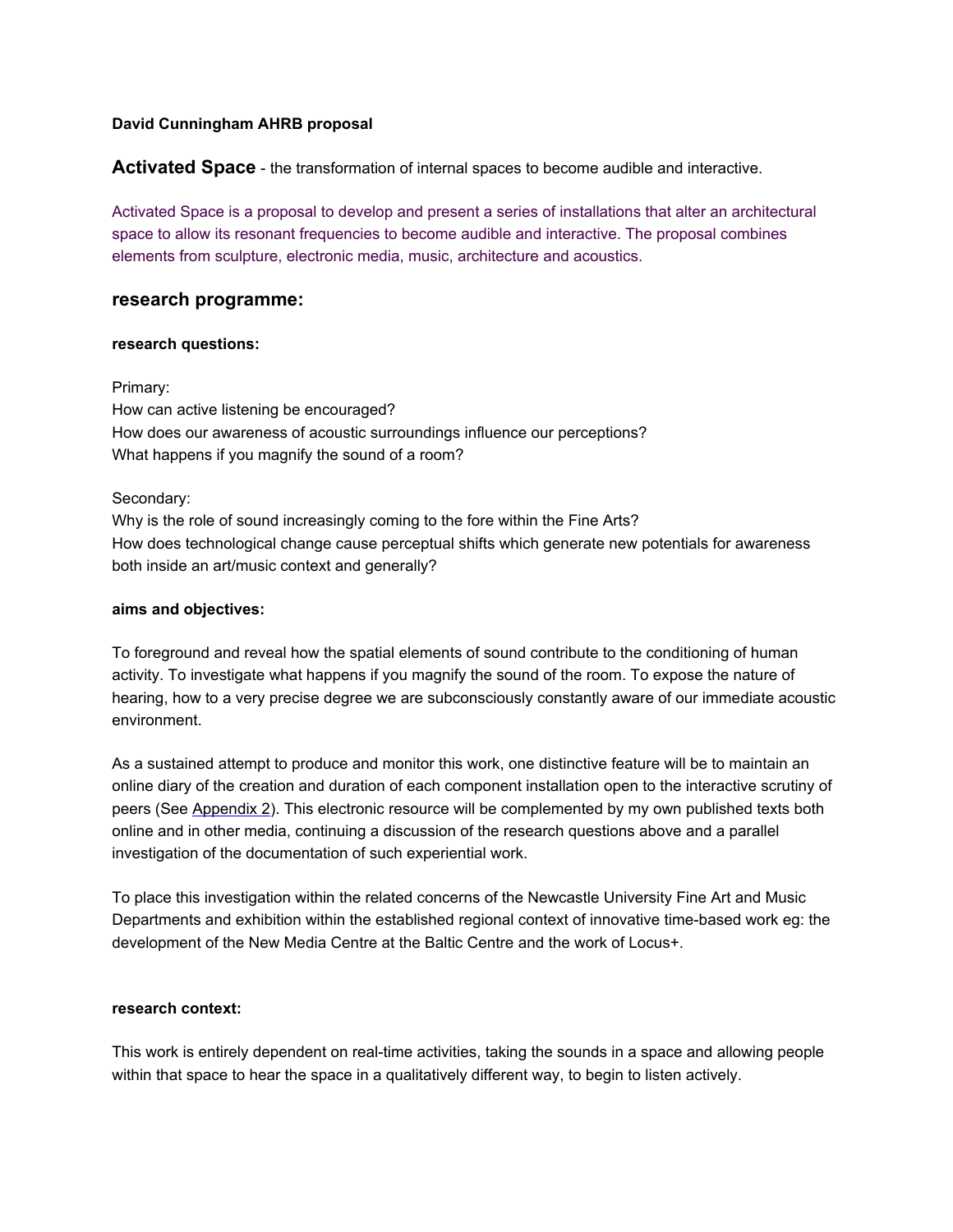This series of works could be considered to be architectural or sculptural in the sense that there is a consistent structure moderated by external factors. Formally it is situated within the practice of Fine Art, a minimal aesthetic with much concern for the materials and structures, an open or experimental situation within which the viewer/listener is an essential component.

The installations have a musical function and unlike much other time-based work are responsive to musicological analysis, creating a slowly shifting series of chords based on a fundamental which is always a resonant frequency or a harmonic of the space. Possible developments involve the creation of an active acoustic environment for music performance, an interactive harmonic environment which is quite different in nature to conventional reverberation or echo.

Amplified sound surrounds us constantly, increasingly employed by industrial and commercial concerns, often in inverse relationship to any value to be derived from that sound and to the detriment of any idea of an aural ecology.

New technologies of reproduced surround sound are emerging and these technological shifts generally alter listening habits. This research is concerned with individual perception of acoustic space and builds on these perceptual shifts to emphasize potentials for awareness that may well become relevant outside an art/music context in the near future.

I am not aware of other research in this specific area elsewhere. Technologies of amplified and reproduced sound are industry-driven and are diametrically opposed to my concerns of observation, of listening and valuing the acoustic space inhabited by an individual. My concern is shared by the Swiss-based World Soundscape Project - their output (mostly documentation of an ecology of sound) provides support for an implicit ideological position rather than practical or technical comparison.

#### **research methods:**

The methodologies of this work combine those of an interdisciplinary practice of experimental music/ sound/sculpture/time-based art within a Fine Art tradition and those of professional music/sound production. These processes are grounded in many years experience of creative work, both commercially and artistically.

The process of development is integral to and directs the work towards a final structure.

The working procedure will be to initiate installations in a range of spaces amplifying the sound of those spaces in accordance with their inherent acoustic properties of reflections and standing waves. Various techniques are employed to allow the resonant frequencies of a room to become highly audible in real time (See Appendix - Installation Technologies). This process is modulated by very slight acoustic changes as people move around the room, by ambient sound, by humidity, by the movement of air.

A parallel and complementary component of this research will consider the placement of the viewer in physical, perceptual and critical relation to the work.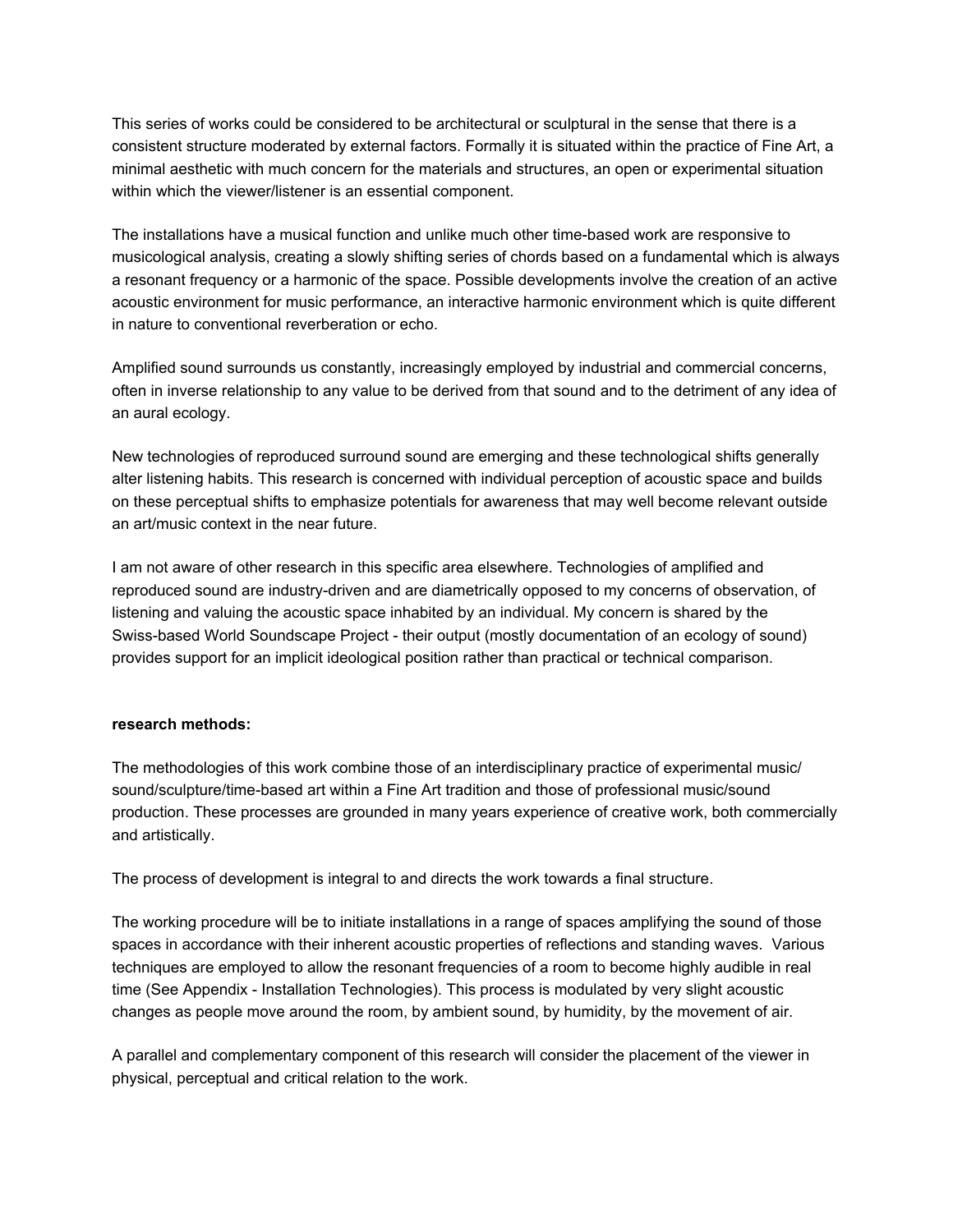Exploration of an acoustic is by its very nature site specific and one key element is to use as many sites and situations as possible developing, documenting and refining the project throughout the duration of the Fellowship. The main criterion for the selection of installation sites is the specific acoustic offered by each space. There are a number of practical secondary factors, access, invigilation, power supply and so on.

Development of these research stages and methodologies will be documented (see [Appendix 2\)](http://www.stalk.net/piano/appendix2.htm) and made available on a continuing basis throughout the project in order to reveal how this specific research process leads to the expansion of the research questions above.

### **ii - research dissemination:**

The prime output will be a series of installations to be developed and presented in a series of locations gallery spaces, disused buildings, public spaces. This will be monitored and supported by an online diary of the creation and the duration of each installation and complemented by online discussion as the work emerges. There will be continuing documentation of each stage of the process.

Documentation of such site-specific work with its implicit focus on the real-time presence of the viewer/ listener within the active installation presents significant problems and a continuous aspect of the programme is to actively investigate appropriate recording techniques within the spaces created (see Appendix 2) which will be referenced and annotated within the online diary.

Year One - Initiation of the website and online diary. Installations within the Fine Art Department exploring variants of the work with existing spaces and experimentally trying alternatives to the basic technology. Exploration of the spatial variants introduced by the reflective qualities of different spaces, in particular arches, vaults and domes, using the variety of architecture within the University.

This ongoing work will be offered to musicians within the Music Department to begin to formulate strategies for performance within the installation - performer(s) using enhanced room acoustics as a musical component. Refinement of the technologies over the period of the Fellowship would suggest the parallel development of a formal compositional approach to the musicological aspect of the work. Involvement with the Department of Music at Newcastle is an obvious step and the Department's response has been positive.

Year Two - A formal presentation of the work in a public space in the Newcastle area; continuing development of technical aspects of the work eg: computer control of amplification and spatial diffusion. Collation and formal documentation of work to date including recordings in DVD 5.1 audio format.

Year Three - Extrapolation of the key innovations developed through the Fellowship into a series of public installations, the precise nature dependent on the way the research has led the work, but the aim is to incorporate a public space, a formal gallery space and a performance space.

Collation and publication of documentation of the installations and indexed online archive.

Throughout the Fellowship I expect to continue to exhibit variants of this work outside Newcastle and internationally which will incorporate research developments and provide feedback.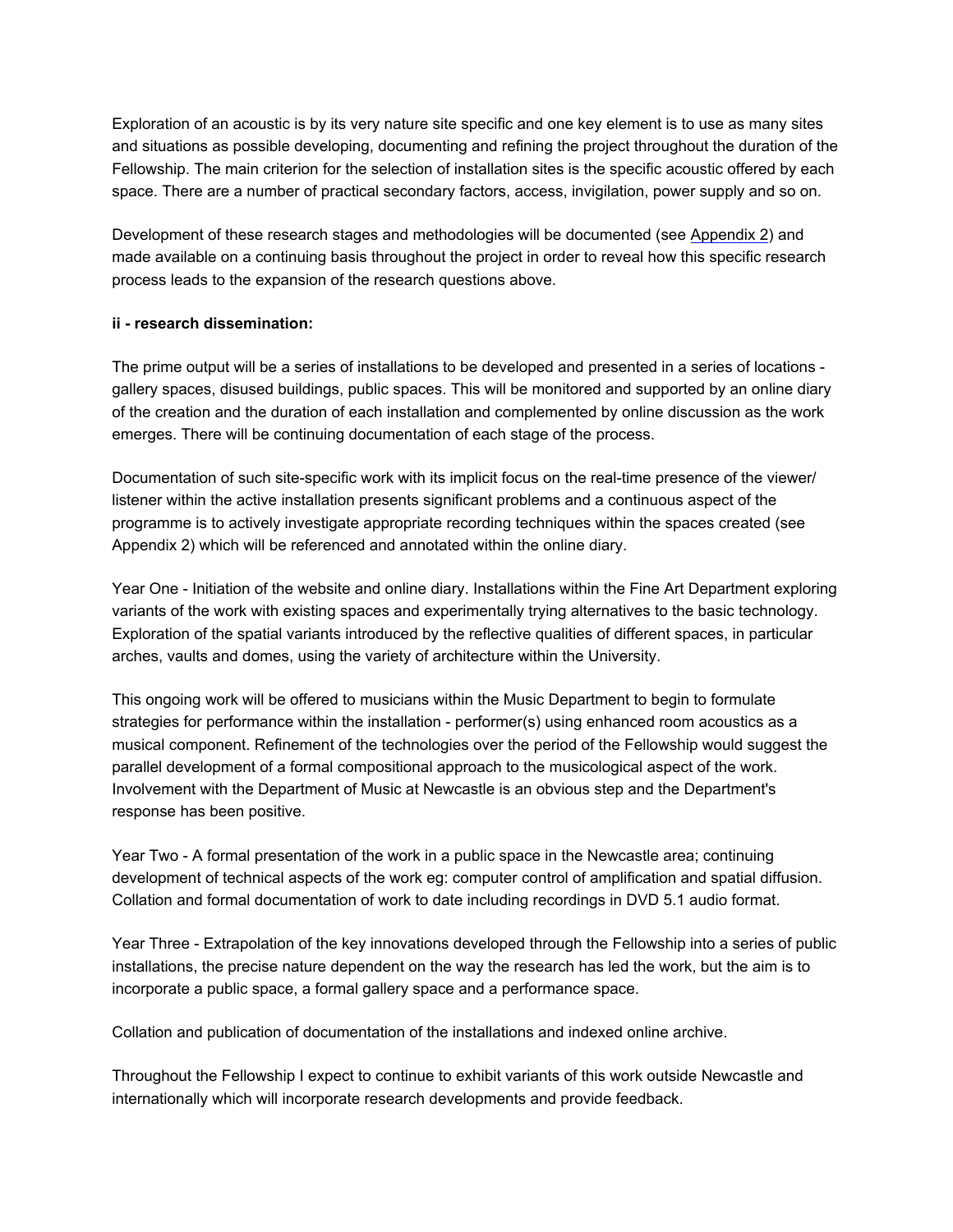### **iii - career development:**

My career has been based on work with music and sound in a variety of contexts: performer, producer and recording artist, gallery installation works with sound and writing for a number of art and music-related publications. Other work has included technical consultancy, assistance and collaboration with artists' sound installations, video and film. I have lectured on sound within many Fine Art departments working with students from BA to PhD level; this has involved practical studio tutorials, workshops and thesis supervision.

Commercial recording work alongside part-time teaching has funded my own research to date but to move the project forward will entail a sustained period of development, access to University facilities and the opportunity to engage with experts in complementary fields such as musicology, acoustics, linguistics, architecture, perceptual psychology and neurology alongside a continuing dialogue within Fine Art. The Fellowship is a release from the demands of work within the commercial domain, enabling a significant enhancement of the scale and pace of my research interests.

Facilities provided by the University and the Newcastle area in general:

Locations for work - Newcastle's history of innovative time-based exhibition, and the city's architectural and economic past has created a significant number of possible locations for this work including locations within the University for controlled test work. The University's Music Department and Computer Centre (See [Appendix 2\)](http://www.stalk.net/piano/appendix2.htm) will provide essential support.

The University Staff Development Unit offers a Postgraduate Certificate in Research Management which will be valuable to the progress and dissemination of this work.

To an independent practitioner like myself people are the most significant resource. The University environment offers audience, helpers, collaborators, critics and the inevitable mixture of all of these.

# **iv - contribution to the institution's research environment and culture**

# 1 - Teaching, in the broadest sense

Sound has played a significant part in art practice over much of the last century, from Dada to contemporary work, in particular artists' involvement in time-based media without there being any formal provision within most Fine Art Departments of specific expertise, practical or theoretical. Within Newcastle I intend to offer a series of seminars and workshops with staff and students to explore and develop the role of sound within Fine Art

# 2 - Presentations within the Institution

Installations within the University will provide a basis for workshop activity with students and as an introduction to the principles of the work for interested parties from elsewhere in the University, thereafter to refine and develop the work expanding the principles outlined above.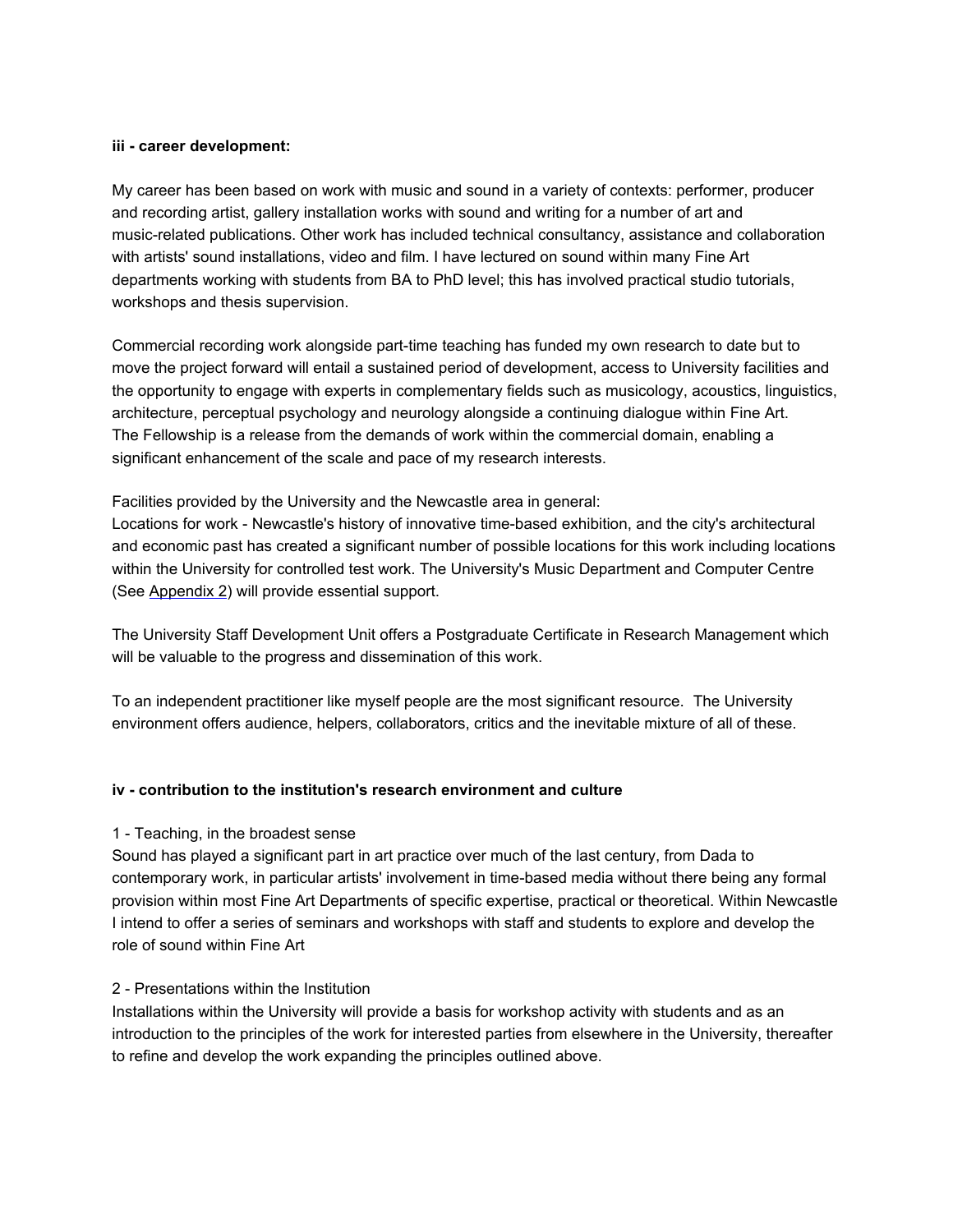My initial intention is to use the installation space to encourage interdisciplinary meeting and activities with students and staff from several departments to discover and discuss areas of overlapping interest and to generate collaborative and cross-disciplinary work. This discussion will extend to the online website.

Coming, in part, from a music background, collaboration is normal within my work. Newcastle is one of the few British Universities offering the disciplines of Fine Art, Architecture and Music and it is my intention to take full advantage of the possibilities of cross-disciplinary collaboration, in particular the electronic interface with time-based work being developed by current Fine Art AHRB Fellow Monica Ross.

# **APPENDIX - Installation Technologies:**

The basic system components of the installations are a microphone connected to a noise gate (in principle a switch which activates according to the volume of sound passing through it), amplifier and speakers in a highly reverberant room. The system is arranged in such a way that when the microphone and loudspeaker begin to feed back the amplitude of the sound causes the noise gate to cut off the signal. The feedback notes resonate through the space accentuated by the reverberation time of the space. As the sound falls below the threshold of the noise gate the system switches back on and the process continues.

The available pitches of the sound are primarily determined by the distance between the wall, floor and ceiling surfaces in the space, and by the location of microphone(s) and loudspeaker(s); by the time it takes a sound to travel and be reflected in three dimensions; not a simple equation. Microphones are Pressure Zone type to enable the plane of a room surface to act microphonically.

It has been my intention to keep the technology involved in these installations minimal and comprehensible to the viewer. This does not preclude future developments with alternative technology, in particular the development of a software-controlled version of the installation.

For other software-related developments see [Appendix 2,](http://www.stalk.net/piano/appendix2.htm) the electronic resource.

# **appendix 2 - electronic resource**

#### **1 - project management**

As described in the Research Proposal at the outset of the Fellowship a website will go live. This will be primarily text-based and include a response section to progress and facilitate the online discussion. The site will be updated and archived as each installation project is initiated and as the online discussion develops.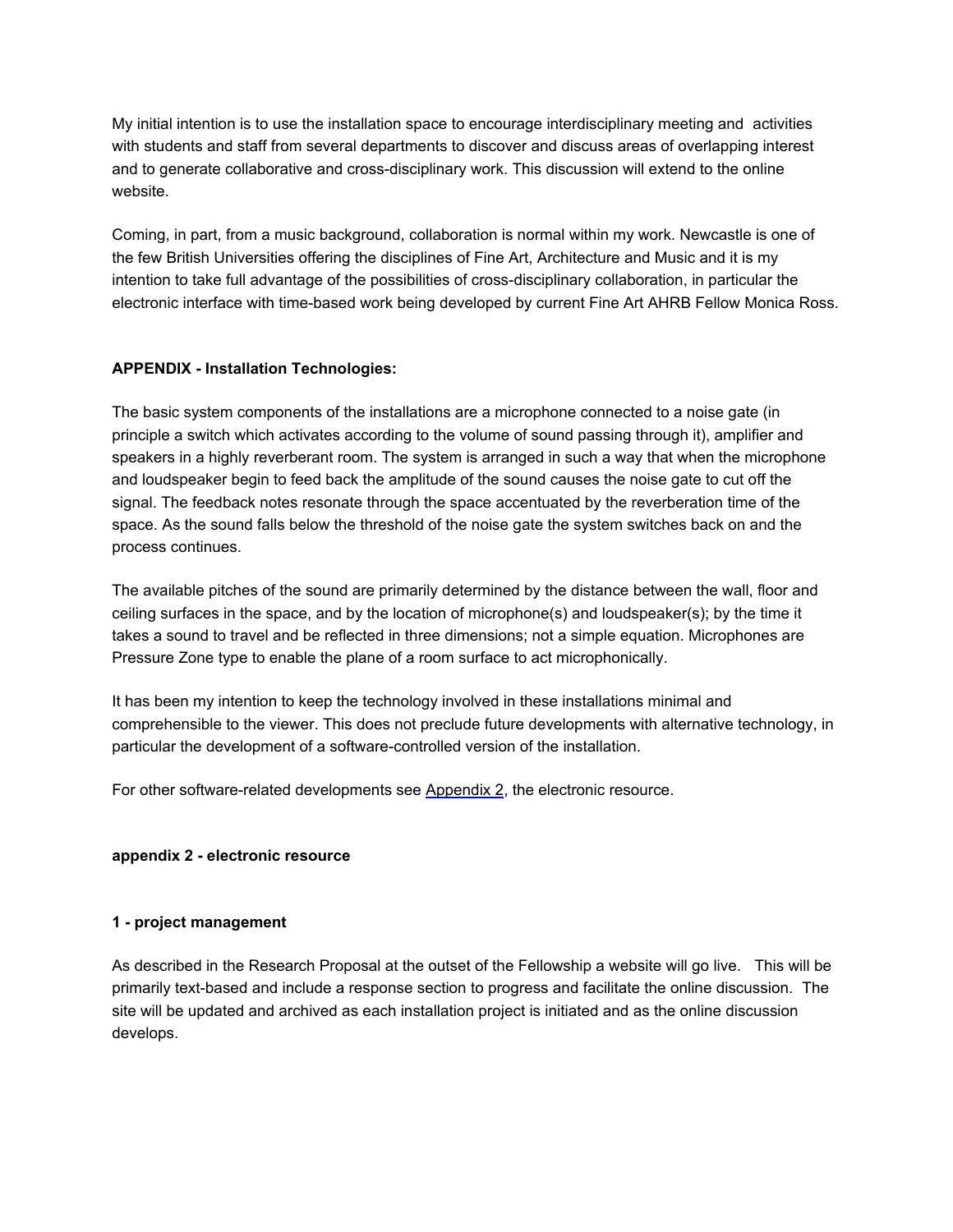Through developments in data compression the ability of Internet media to carry moving image and audio is likely to advance over the duration of the Fellowship so specific website software suggested here will be updated to accommodate audio-visual material where appropriate.

All documentation, archive files and backup data of the research and its outcomes will be collated as described in section 4 of this Appendix and deposited with the AHDS.

David Cunningham will be responsible for project management in liaison with the Head of Fine Art Andrew Burton, the Research Mentor Susan Hiller, The University Research Unit, Computer and Audio-Visual Centres, technical staff, external consultants and curators. The Research Unit provides administrative support, expertise, advice on budgeting and seeking any necessary further funding and further training in research management.

### **2 - data development methods**

The substantial body of content will be developed and derived from original artworks and no issues of copyright infringement are involved. The copyrights of third party contributors within the work will reside with the performers with a clearance granted in each individual case for open access for educational and academic use.

The draft clearance wording is as follows:

With regard to my copyrights embodied in my composition/performance (insert title, date and location) I confirm that I allow permission for open access to the recording(s) for educational and academic use without prejudice to my rights to negotiate freely in respect of any other uses.

Content Creation and Editing: Audio content will be recorded with a range of techniques including DAT tape, Minidisc and ADAT multichannel with a variety of appropriate microphones, including Audio Technica PRO 42 boundary microphones and a Soundfield type array. Microphone preamplifiers will be matched for phase linearity, a key aspect of any surround audio application. Audio will be transferred using ProTools software and interface within the digital domain to computer hard drive or backup and editing. Source and edited material will be archived on CD-ROM or DVD-ROM.

Audio for 5.1 surround will be encoded into Dolby Digital (AC3) at 640 kbps using SmartCode Pro within a ProTools TDM environment. All multichannel audio will be maintained in the original uncompressed discrete format for backup and archiving. The choice of DVD 5.1 audio format not only reflects the need for a relatively accessible surround sound replay format but the current inability of the audio industry to settle format specifications for DVD-A, the proposed audio only format. All source material will be DVD A ready in the unlikely event that this becomes a readily accessible format standard within the duration of the Fellowship.

Any moving image content will be shot on Digital Video Camera with Firewire output allowing direct transfer from original media to computer hard drive. A suitable edit program such as Final Cut Pro or Adobe Premiere will be used for editing. Master edits will be archived on CD-ROM or DVD-ROM.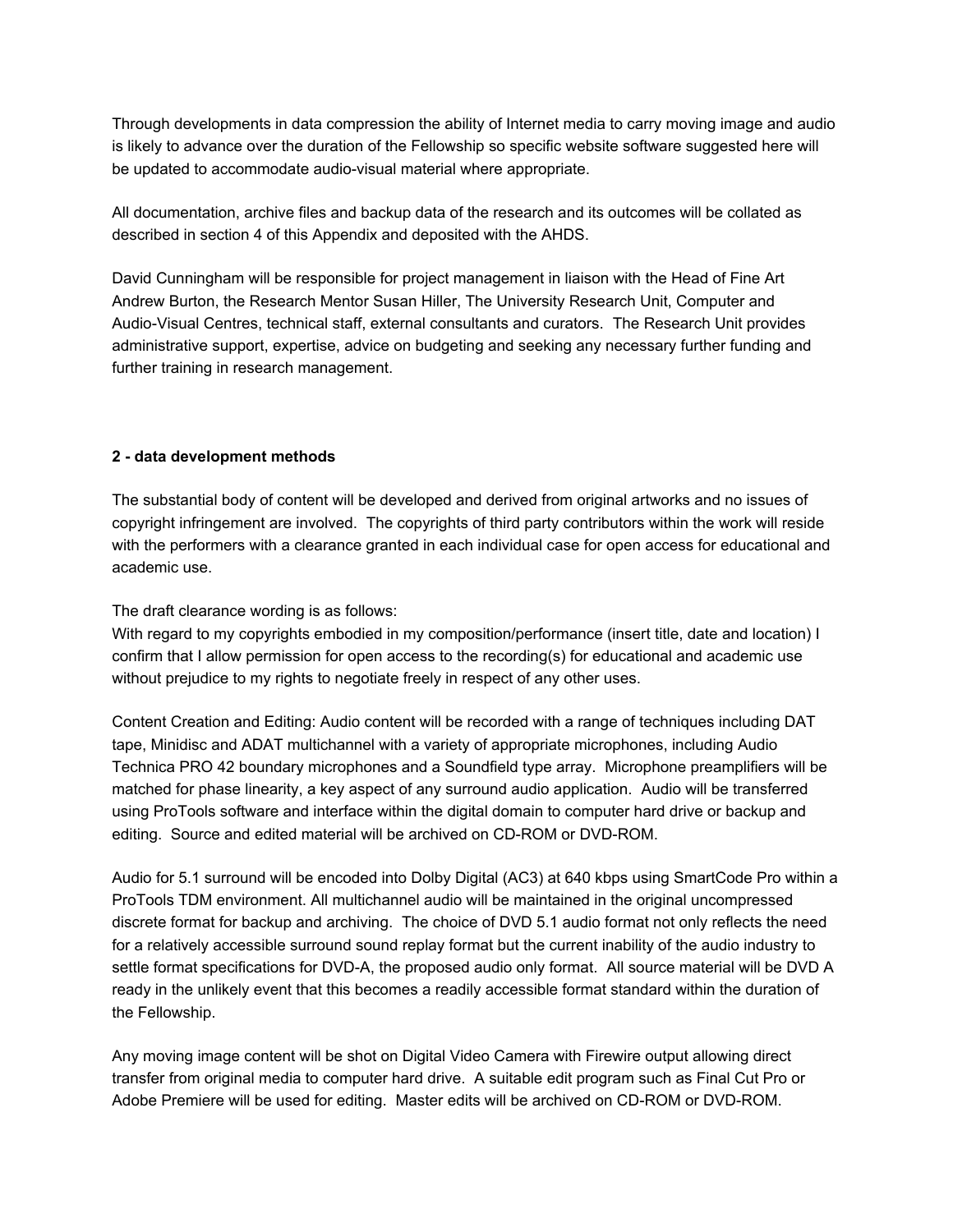Streaming from Media Files: It is likely that a number of media types will be created from audio and DV masters. Should the ability to accommodate DVD 5.1 audio or similar future formats become possible within the duration of the Fellowship the specific website software suggested here will be updated accordingly - all source recordings being archived as discrete data so encoding for future formats will be straightforward with no generation loss between source and distribution format.

To ensure cross-platform compatibility the work will present a number of high-quality encoded streaming formats. The leading contenders to be investigated are:

Quicktime - a suite such as Media Cleaner Pro or Quicktime Pro will be used to flatten, cross-platform and compress content into a suitable Quicktime format. For Quicktime web distribution and streaming, Sorenson compression is the preferred format. This method requires the use of the Quicktime streaming server and also for the Quicktime plug-in to be installed client-side. The Universityís Audio Visual Centre is currently developing a QT streaming service.

RealMedia: RealProducer content can easily be output to RealMedia, requiring RealPlayer to be installed client side. RealMedia can be streamed directly from a regular http server. There is the option to publish to a RealServer which may allow higher levels of access and enhanced functionality. RealProducer now has the added functionality of adding Keywords to Realmedia files, allowing search engines to recognise content.

Given the practical and conceptual difficulties in documenting this work (see main proposal section ii research dissemination) it is unlikely that real-time web streaming would make a significant contribution to the research and research dissemination. However, should this become relevant as the project develops facilities will be in place to enable the more complex online delivery of real-time events.

Multicast Streaming: As with recorded media files, alternative streams for the end user are desirable and will be researched and developed as appropriate eg:

Quicktime Multicast: Live input captured from source through broadcast software such as Sorenson Broadcaster is transferred multicast from a suitable steaming server. Mac OS X server technology will allow approimately 1000 simultaneous streams. Client side systems require the installation of the Quicktime plug-in.

RealMedia: requires a combination of RealProducer and RealServer to create a live stream. The live feed is fed directly to RealProducer which converts and transfers media to the realServer for streaming live events.

The Online Installation Diary will be a standard HTML website with access to supporting material in the form of Quicktime or RealMedia files and archived text and index material using standard HTML or PDF format where appropriate. Adobe PDF is a technique for creating documents of relatively small file size which are easily distributed online and maintain design integrity. These documents have all the link functionality of the main HTML site and will be ideal for archived texts, footnotes links to source references and a master index for the whole project.

At every stage, work will be created using industry standard software. I have many years of professional practice with audio software eg: Sound Designer, Cubase, ProTools, Quicktime and others on a variety of platforms and currently operate and maintain a website serving my commercial interests using various standard HTML authoring tools plus Adobe Photoshop, Quicktime and Adobe Acrobat etc.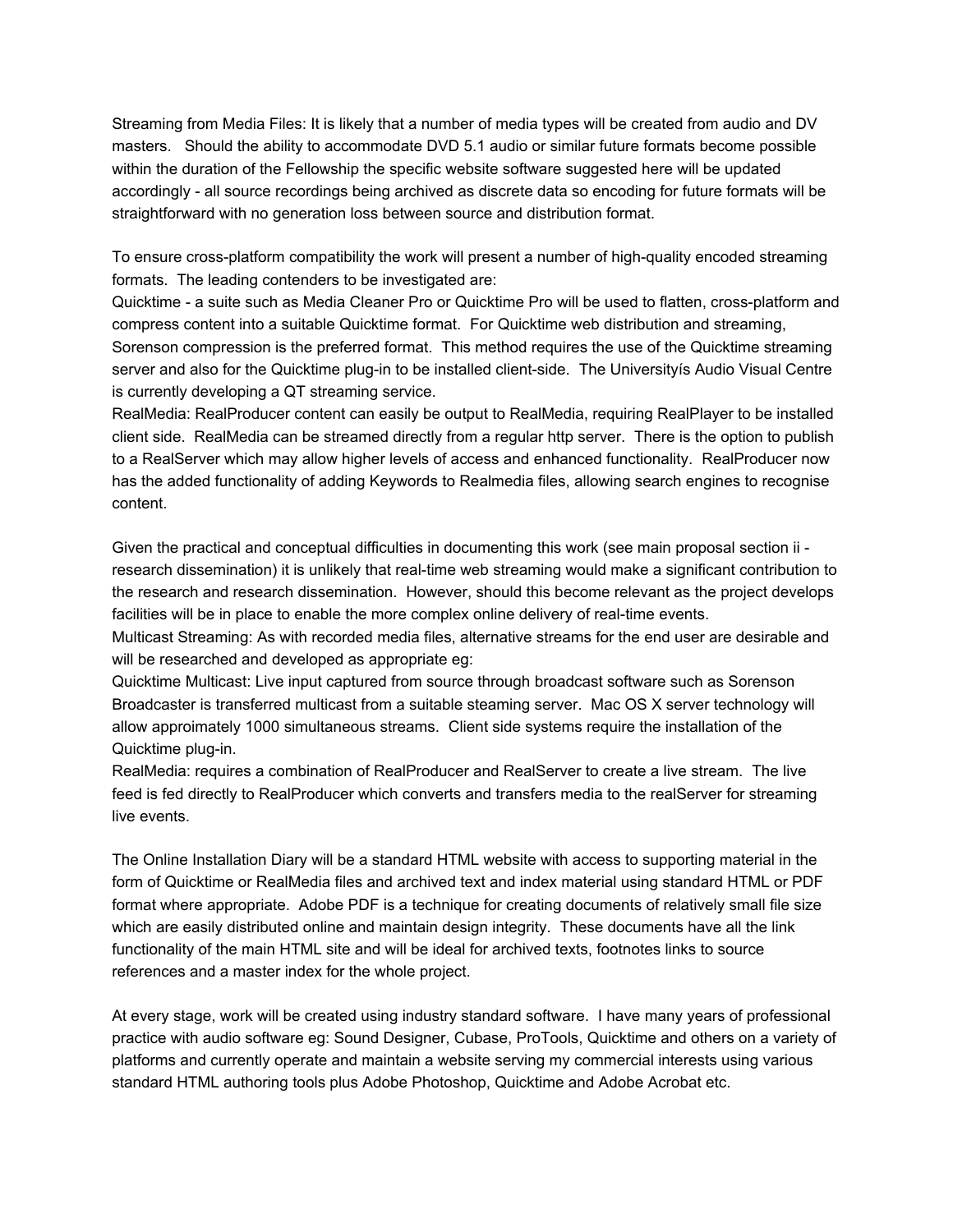This proposal has been discussed and advised on by the following: Andrew Burton, Head of Fine Art, University of Newcastle; Andrew.Burton@newcastle.ac.uk Catherine Owen, Manager, Performing Arts Data Service; cath@pads.ahds.ac.uk Susan Hiller, Baltic Professor for Contemporary Art; Susan.Hiller@ncl.ac.uk Monica Ross, AHRB Fellow, University of Newcastle; monica@intertextualiser.com

# **3 - infrastructural support**

The University Computer Centre provides web space and e-mail as standard facilities and has a permanent 34mbps connection to the Internet and an ISDN connection of 64 kbps. PC and Mac clusters of suitable computers are distributed at several sites on the campus. Key sites have 24 hour access.

In addition I have my own equipment, hardware and software compatible with computers within the Fine Art Department for preparation and editing of digital audio to CD or DVD standard.

# Data and Archive Integrity:

All material will be backed up to appropriate storage media, original uncut multichannel audio and edited versions to data CDROM or DVD-ROM, website versions to CDROM as updates are introduced plus an indexed online archive version. Any visual material will be backed up in data format on CDROM or DVD-ROM.

Systematic archiving will provide a master data resource from which a comprehensive data archive will be collated and indexed from each year of the Fellowship. The precise timetable for creation of the archive will be determined by the occasion of each test version, installation and responses within the programme. Each stage of the work will be treated as distinct phases of development, production and archiving to ensure steady progression and completion and continuous data integrity.

#### **4 - data preservation and access**

#### **proposed data preservation and access arrangements**

A comprehensive archive of the research and outcomes of the Fellowship will be developed as follows: A series of audio CD and DVD discs with audio documentation encoded in stereo and 5.1 audio format and a CDROM containing the indexed website archive will provide a complete reference index of all recordings in context with associated written and visual data.

The CDROM data will be available online and should the technology become available within the duration of the fellowship it is hoped that the DVD material would be made available online.

As many copies as required will be deposited with PADS/AHDS within 3 months of the completion of the project. Copies will also be supplied to the National Sound Archive and the World Soundscape Project.